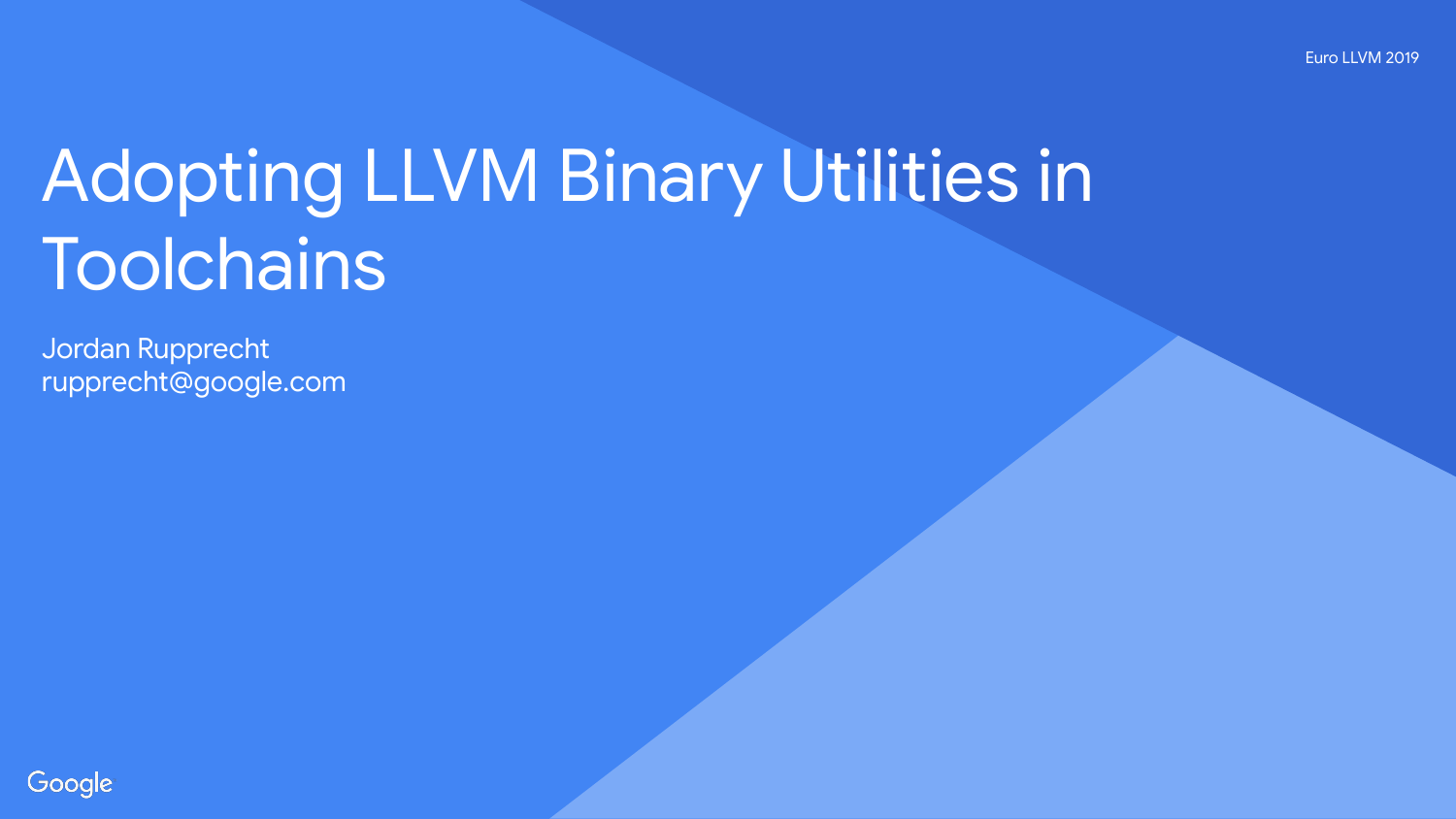# Why?

#### 1. Toolchains are expensive!

- a. Already build one for Clang + LLD
- b. Code, build, test, deploy, and debug miscompiles just once!

#### 2. LLVM everywhere

a. Native support for LLVM bitcode embedded anywhere

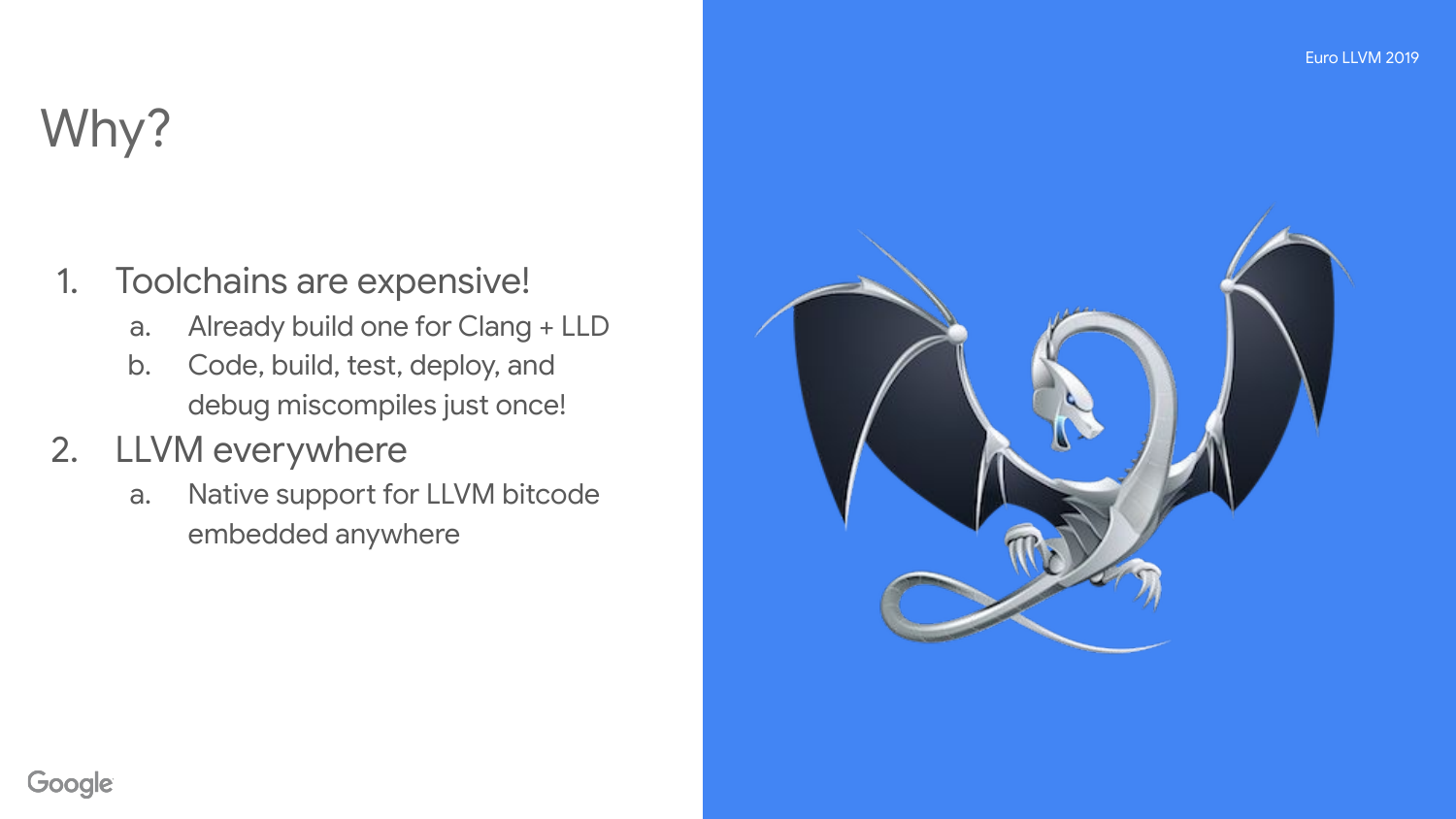### **Testing**

- 1. Plug it in and see what breaks!
	- a. Great for catching obvious failures
	- b. Not great for subtle issues

```
# This fails, as expected, and
# complains loudly.
$ llvm-readelf --xyz foo
```
# This "succeeds" but used to have # bug and create a bad object file. # It manifests as strange runtime # failures.

**\$ llvm-objcopy --localize-hidden** foo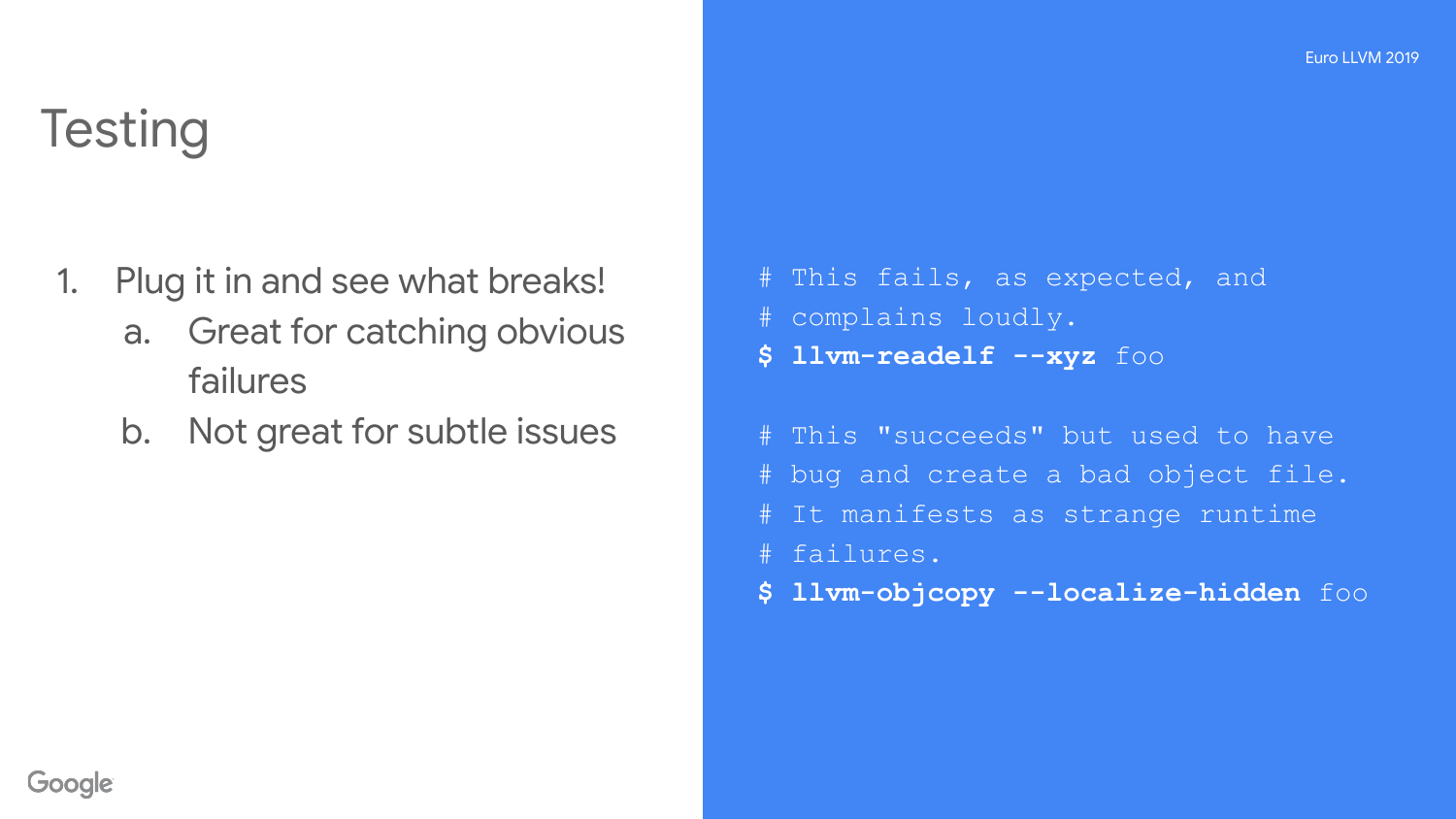### **Testing**

- 1. Plug it in and see what breaks!
- 2. Use another binutils test suite
	- a. Free test coverage!
	- b. But noisy results.

**\$ objcopy** -B foo ... objcopy: architecture foo unknown

**\$ llvm-objcopy** -B foo ... llvm-objcopy: error: Invalid architecture: 'foo'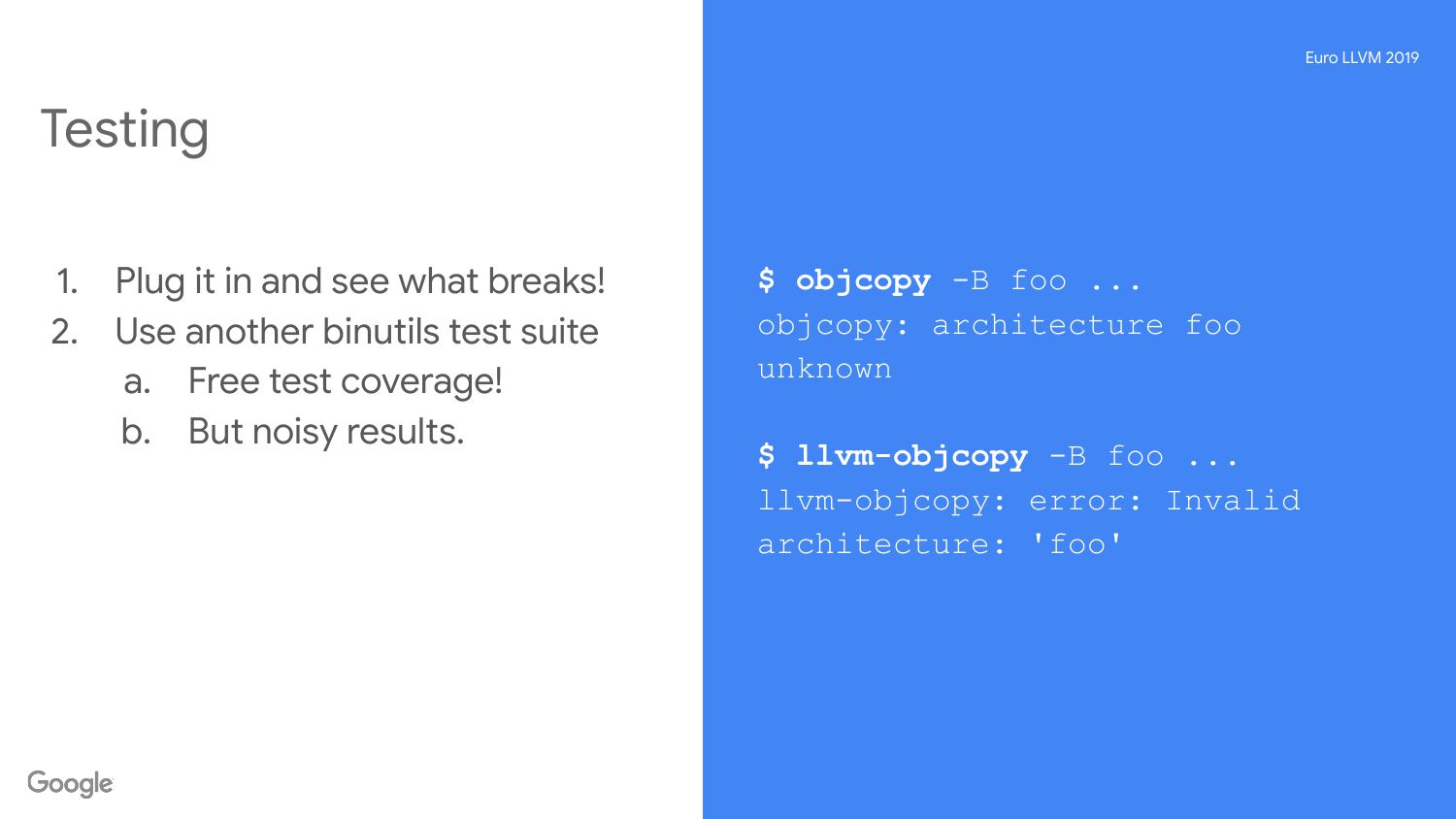### **Testing**

- 1. Plug it in and see what breaks!
- 2. Use another binutils test suite
- 3. Manual testing
	- a. :(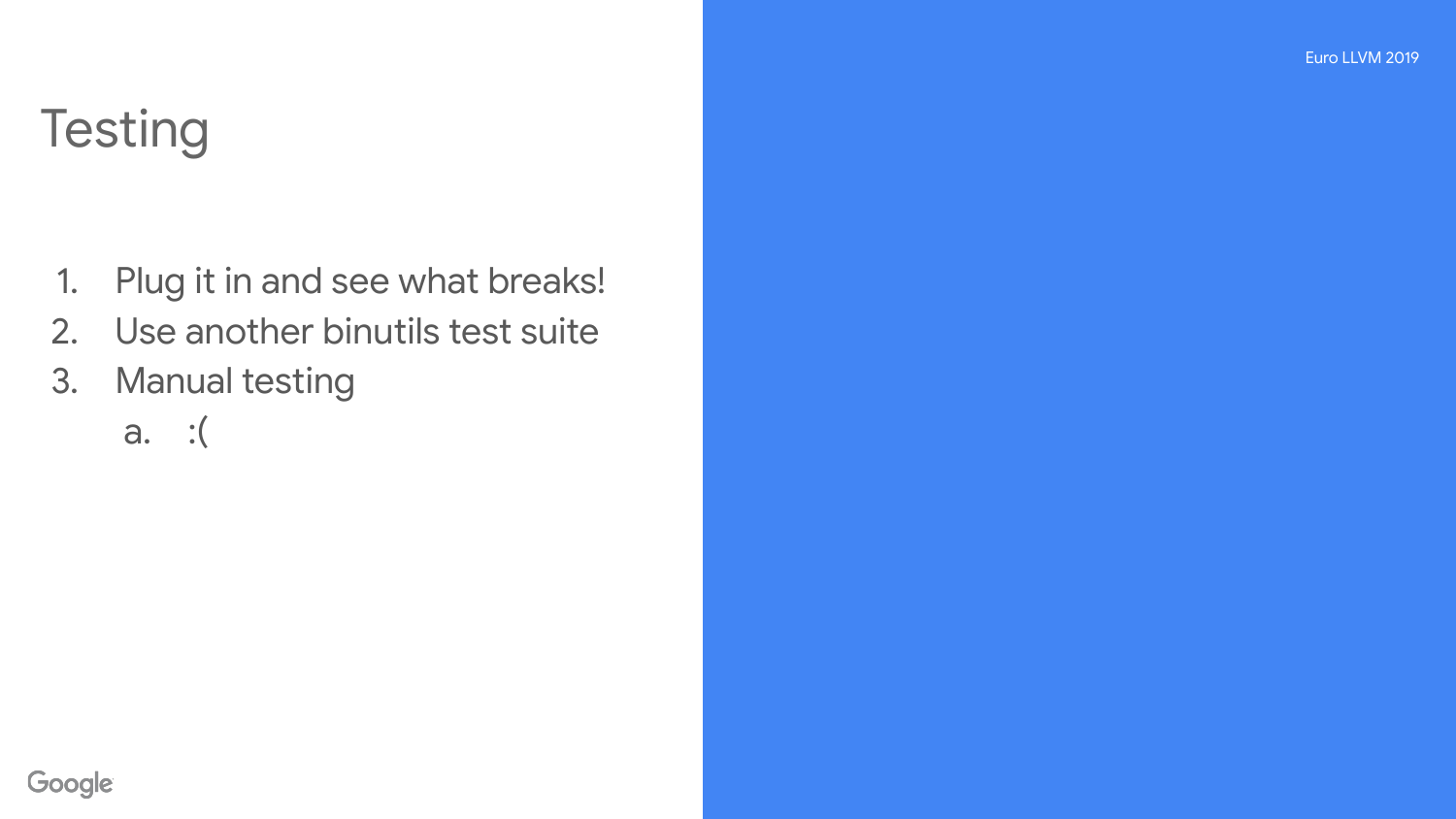# Everything is broken!

1. Flags and formatting **Exercise 2.1 Finally 1.** Different alias meanings **\$** readelf **-s** => **--symbols \$** llvm-readelf **-s** => **--sections**

> **\$ size foo** | cut -f 2 text**\t** data**\t** bss**\t** ... 23616**\t** 1472**\t** 1336**\t** ... **\$ llvm-size foo** | cut -f 2

 text data bss ... 23616 1472 1336 ...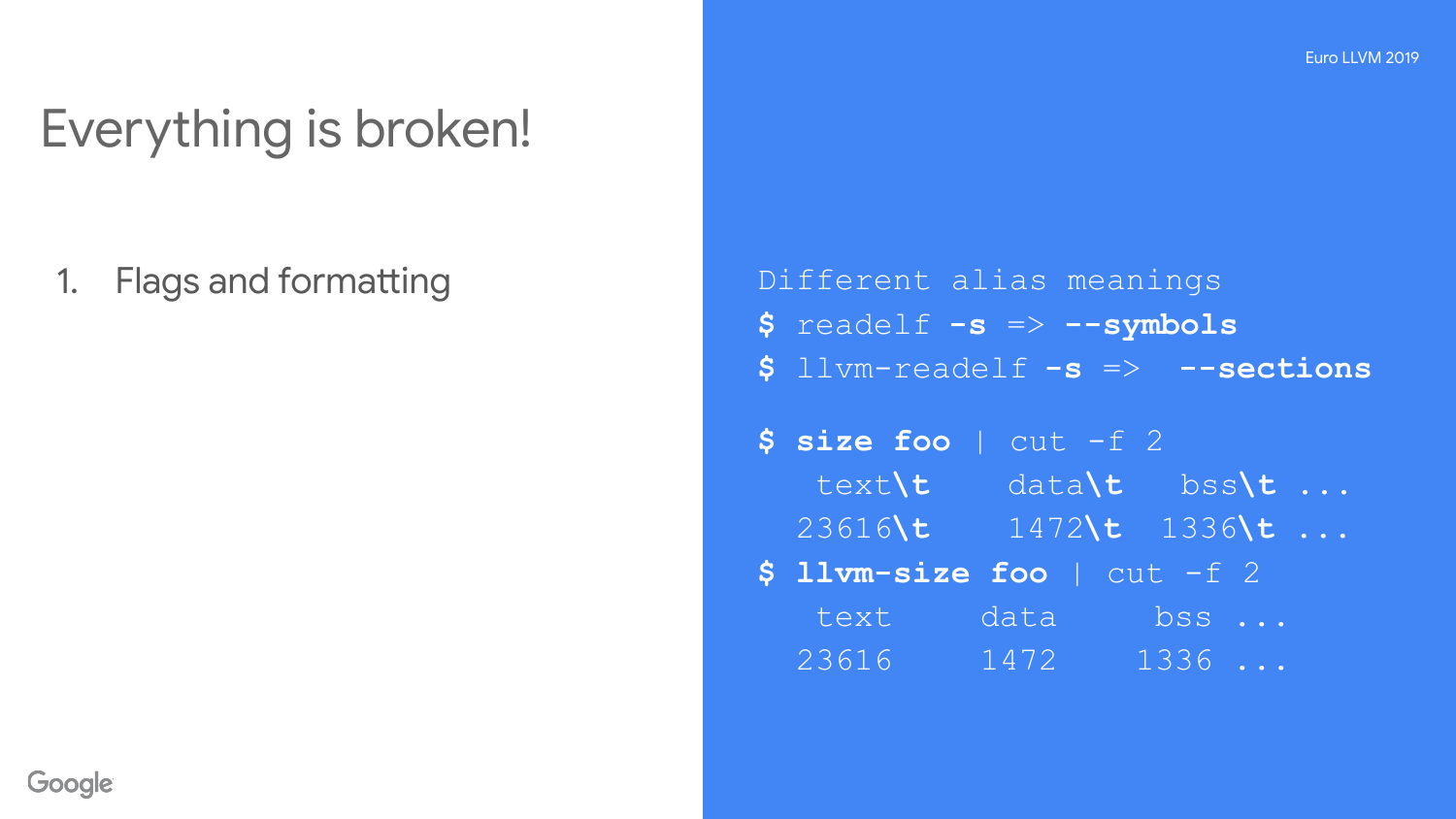# Everything is broken!

- 1. Flags and formatting
- 2. Broken features
- llvm-ar: doesn't create thin archives correctly (in kernel builds)
- llvm-size: miscalculated sizes (!)
- llvm-symbolizer (addr2line): requires stdin input
- llvm-objcopy/llvm-strip: lots of catching up to do

– ...

Google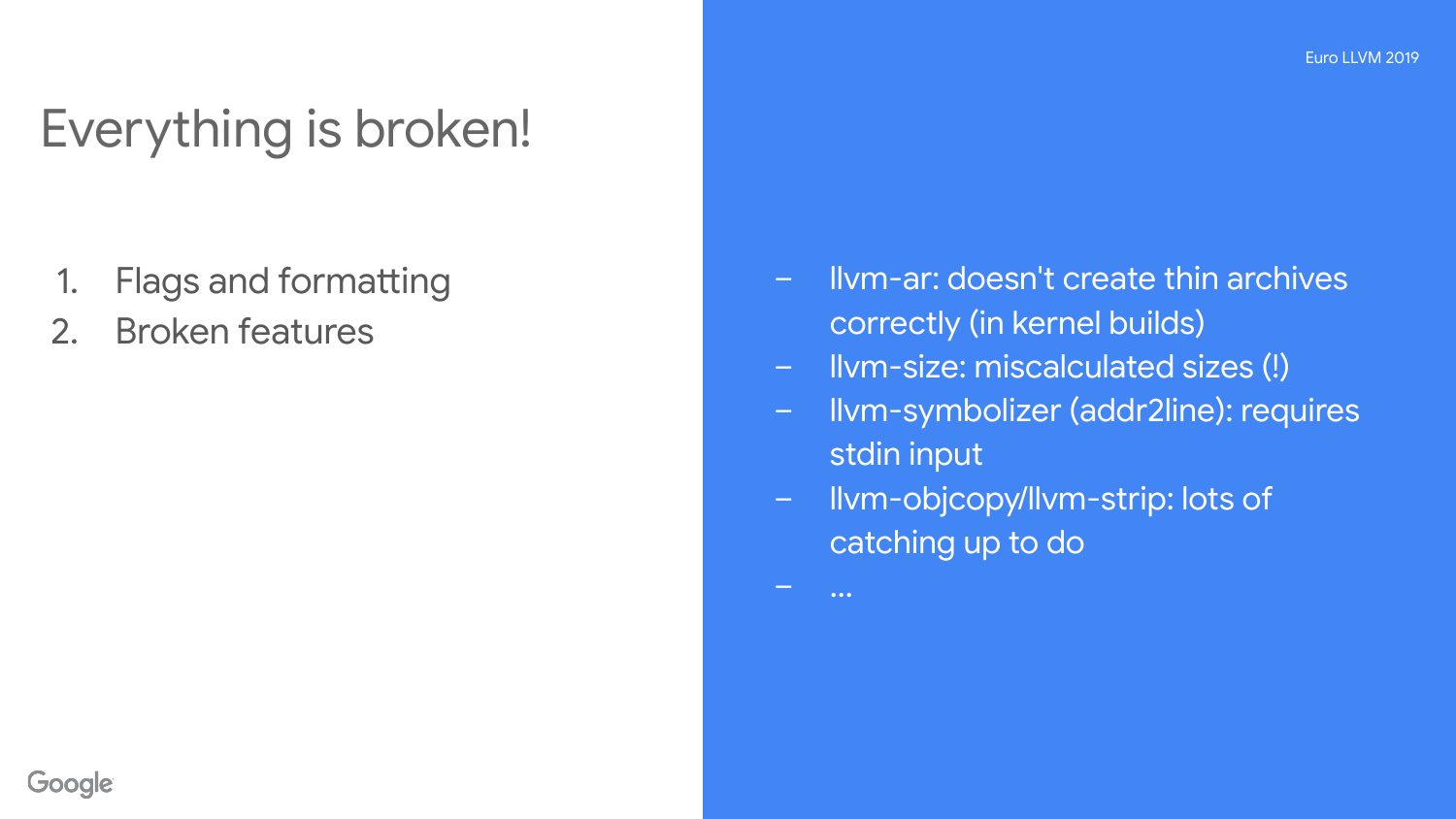# Everything is broken!

- 1. Flags and formatting
- 2. Broken features
- 3. Incompatibilities we *want*

```
# GNU ar uses -M and silently ignores rcs
$ ar rcs -M < mri_script.txt
$ llvm-ar rcs -M < mri_script.txt
llvm-ar: error: Cannot mix -M and other 
options
```

```
# GNU accepts any non-ambiguous prefix
$ readelf --seg foo
$ llvm-readelf --segments foo
```

```
# -s removes more in llvm-strip; we need
# an additional llvm flag, --keep-section
$ strip -s foo
$ llvm-strip -s --keep-section=.bar foo
```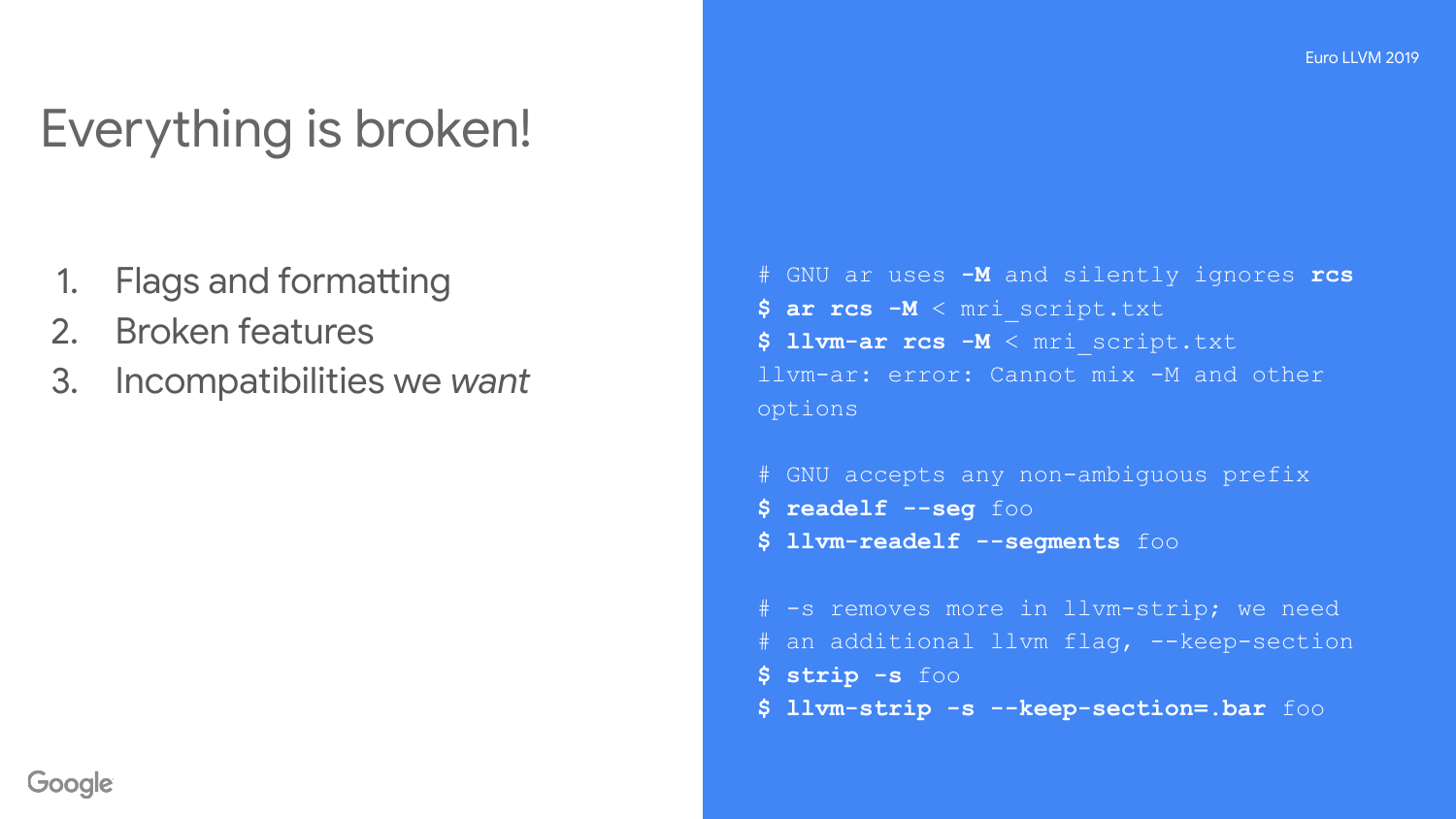#### **Conclusion**

Everything is now … less broken?

Try it out! Contribute patches or file bugs!

Switched! ar, c++filt (llvm-cxxfilt), nm, size, strings

Very soon! addr2line (llvm-symbolizer), objdump, readelf

Great progress, but not yet objcopy, strip